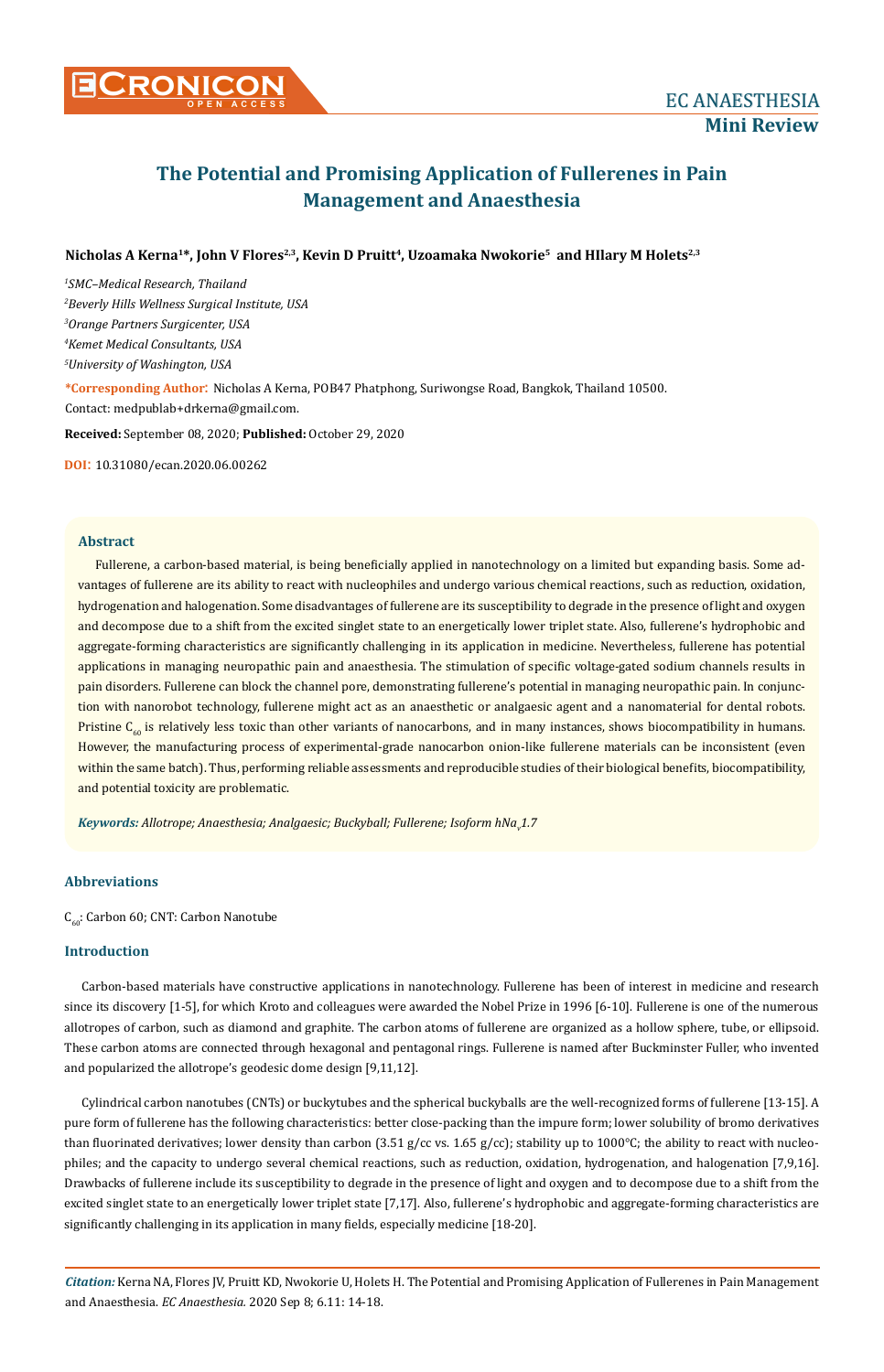Fullerene has applications in the following fields: medicines, textiles, packaging, toys, aircraft, transportation, and lubricants [13-15]. This study provides a review and summary of the applications of fullerene in pain management and anaesthesia.

## **Discussion**

About 20% of the adult population encounters chronic pain that may result in work-loss and severe financial hardship. Thus, there is a constant search for substances that do not elicit the typical limiting factors and adverse effects of conventional analgaesics, such as doselimiting side effects and addictive potential [21].

#### **Fullerene's effect on voltage-gated sodium channels and pain management**

Voltage-gated sodium channels are responsible for the propagation and amplification of signals in the neurons. Several studies have determined that stimulation of the voltage-gated sodium channel, isoform hNa<sub>v</sub>1.7, results in pain disorders. Fullerene can bind hNa<sub>v</sub>1.7 and block the channel pore, demonstrating fullerene's potential in managing neuropathic pain [22-24]. This hNa<sub>v</sub>1.7-binding property of fullerene is a fundamental consideration regarding its potential use in pain control and anaesthesia.

No published and accessible research has directly assessed fullerene's use in anesthesia. However, considering the evidence that local anaesthetic agents, like lignocaine, act by blocking sodium channels and that fullerene can bind to hNa<sub>v</sub>1.7 and block the same channels, by extension, there might be a role for fullerene as a local anaesthetic agent.

#### **Fullerene's application in anaesthesia in dental science**

Combined with nanorobot technology, nanoanaesthesia is used in dental treatment to induce unconsciousness. Fullerene can act as an anaesthetic or analgaesic agent and a nanomaterial for dental robots. In this procedure, a colloidal suspension of several active, analgaesic, micron-sized dental robots is introduced into the patient's gingiva. Once these robots contact the crown or mucosal surface, the nanorobots reach the pulp by passing through the gingiva sulcus, lamina propia, and dentinal tubules. This movement is driven by the chemical gradient and temperature variance, regulated by the dentist. On reaching the pulp, the robots desensitize (diminish) the nerve impulses in the tooth. Normal sensation is restored once the treatment is concluded, providing a needleless, anxiety-free experience for the patient. This type of anaesthesic is swift and reversible and has no adverse effects or complications [25-28].

#### **Toxicity of fullerene materials in humans**

The constraints in the application of fullerene include its toxicity, attributed to its crystal structure, surface modifications, and preparation methods. Typically, exposure toxicity is lower in samples with increased fullerene solubility [29]. Pristine  $C_{60}$  is relatively less toxic than other variants. In a large population of living organisms, the molecule did not demonstrate acute or sub-acute toxicity. Risk assessment programs evaluating its toxicity have been performed [30]. However, they were limited by low exposure and uncertainties regarding the quality of exposure and toxicity. Adequate data for chronic exposure and their endpoints, such as carcinogenicity, were not obtained in these studies. Thus, conclusions regarding exposure and toxicity of fullerene are unsettled. A decisive evaluation of the molecule's toxicity will require novel and innovative testing parameters [31-33].

#### **The challenges of pure fullerene manufacture**

According to Kerna and Flores (2020): "The outcomes of the manufacturing process of experimental-grade nanocarbon onion-like fullerene materials can be inconsistent (even within the same batch), making it challenging to perform reliable assessments and repro-

*Citation:* Kerna NA, Flores JV, Pruitt KD, Nwokorie U, Holets H. The Potential and Promising Application of Fullerenes in Pain Management and Anaesthesia. *EC Anaesthesia.* 2020 Sep 8; 6.11: 14-18.

15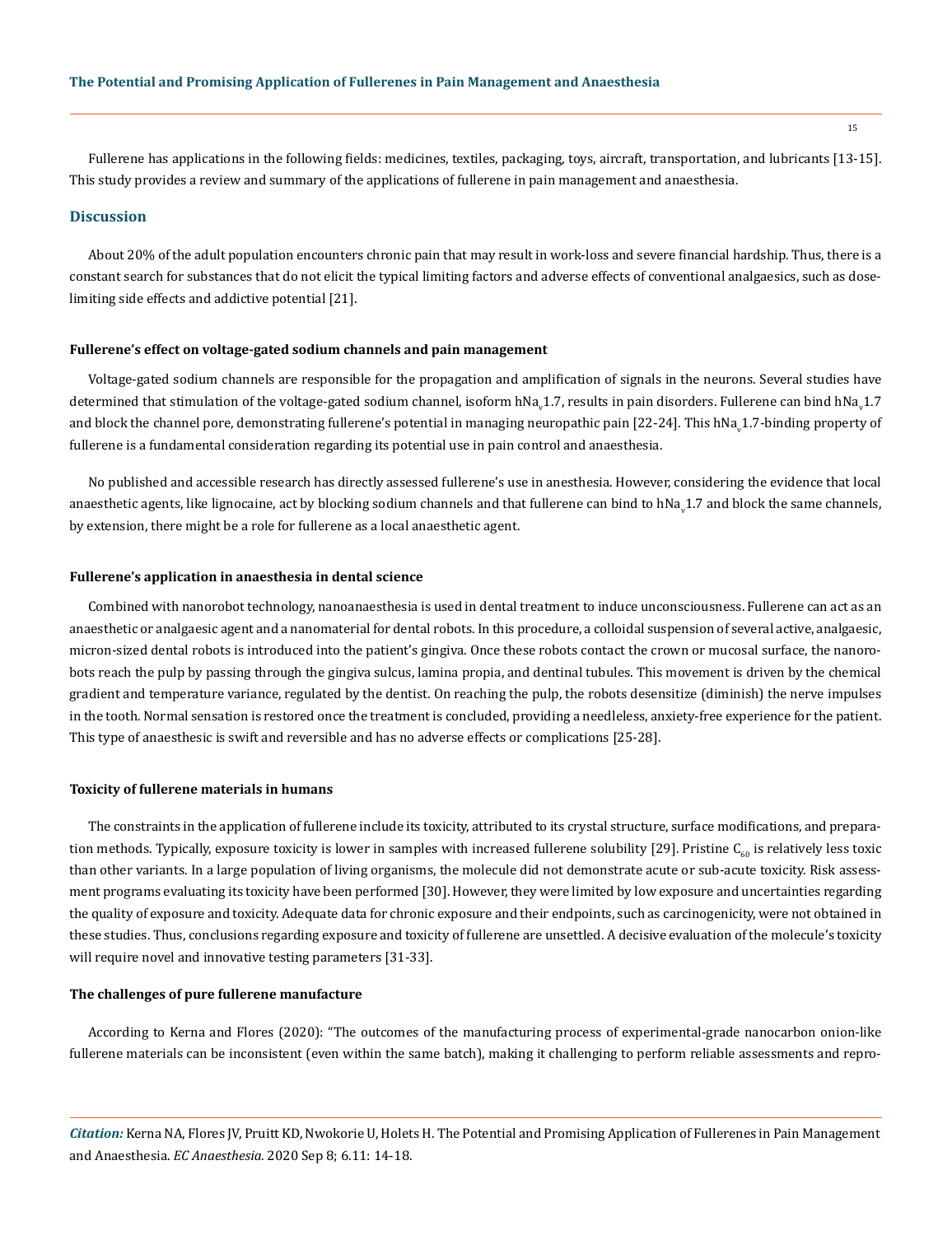ducible studies of their biological benefits, biocompatibility, and potential toxicity. Also, their dosage, timing, and duration should be further evaluated and established for therapeutic use in specific conditions" [34(p52)].

## **Conclusion**

The unique structure of fullerene is primarily responsible for its extraordinary characteristics. One of the challenges of its application in medicine is its hydrophobic nature. However, conjugation of the molecule with other biological agents facilitates cellular penetration. Research on fullerene's possible applications in medicine is advancing. There have been breakthroughs and innovations. The role of fullerene in blocking sodium channel subtype hNa $_{\rm v}$ 1.7 (which is implicated in chronic pain) has been established; local anaesthetic agents also act by blocking sodium channel, thus fullerene might also play role as a local anaesthetic agent and analgaesic. Still, further studies are needed to determine these functions of fullerene unequivocally. Data on the safety of fullerene are inconclusive, but most  $C_{60}$  toxicity studies found it to be safe *in vitro* (human and animal cell lines) and *in vivo* (in animals).

## **Conflict of Interest Statement**

The authors declare that this paper was written in the absence of any commercial or financial relationship that could be construed as a potential conflict of interest.

## **Supplementary Note**

This paper, as a mini-review, is designed as a brief introduction to nanocarbon onion-like fullerenes (NOLFs), regarding their application in pain management and anaesthesia. Other articles have been or will be published on the application of NOLFs in the cardiovascular system, gastrointestinal system, neurological system, respiratory system, veterinary medicine, agriculture, pharmacology and toxicology, and other topics. These distinct mini-review articles could have been combined into a much lengthier review or research article. However, to have done so, the subject matter would have resulted in only one publication in one journal to exclude other medical specialties. The purpose of these papers is to disseminate the purported biocompatibility and beneficial effects of NOLFs to the broadest audience of students, researchers, and medical practitioners as possible. The authors hope that the introduction to NOLFs' application in various and diverse disciplines spawns curiosity and further research regarding NOLFs and fullerene materials. Fullerene materials seem poised to become a vital part of the future of medicine, veterinary medicine, and agriculture. However, more research is needed to determine any adverse effects of their long-term use. Also, the NOLF manufacturing process requires standardization to provide consistent quality and batch samples. Dosage and duration of treatment with fullerene materials for specific conditions need to be established by evidencebased research.

## **References**

- 1. Bakry R., *et al.* "Medicinal applications of fullerenes". *[International Journal of Nanomedicine](https://pubmed.ncbi.nlm.nih.gov/18203430/)* 2.4 (2007): 639-649. https://pubmed. ncbi.nlm.nih.gov/18203430/
- 2. [Bogdanović G and Djordjević A. "Carbon nanomaterials: Biologically active fullerene derivatives".](https://www.researchgate.net/publication/303500117_Carbon_nanomaterials_Biologically_active_fullerene_derivatives) *Srp Arh Celok Lek* 144.3-4 (2016): [222-231.](https://www.researchgate.net/publication/303500117_Carbon_nanomaterials_Biologically_active_fullerene_derivatives) https://www.researchgate.net/publication/303500117\_Carbon\_nanomaterials\_Biologically\_active\_fullerene\_derivatives
- 3. Bosi S., *et al.* ["Fullerene derivatives: an attractive tool for biological applications".](https://www.researchgate.net/publication/8988373_Fullerene_Derivatives_An_Attractive_Tool_for_Biological_Applications) *European Journal of Medicinal Chemistry* 38.11- [12 \(2003\): 913-923.](https://www.researchgate.net/publication/8988373_Fullerene_Derivatives_An_Attractive_Tool_for_Biological_Applications) https://www.researchgate.net/publication/8988373\_Fullerene\_Derivatives\_An\_Attractive\_Tool\_for\_Biological\_Applications
- 4. 25 years of C60. Nature Nanotechnology (2010).

*Citation:* Kerna NA, Flores JV, Pruitt KD, Nwokorie U, Holets H. The Potential and Promising Application of Fullerenes in Pain Management and Anaesthesia. *EC Anaesthesia.* 2020 Sep 8; 6.11: 14-18.

16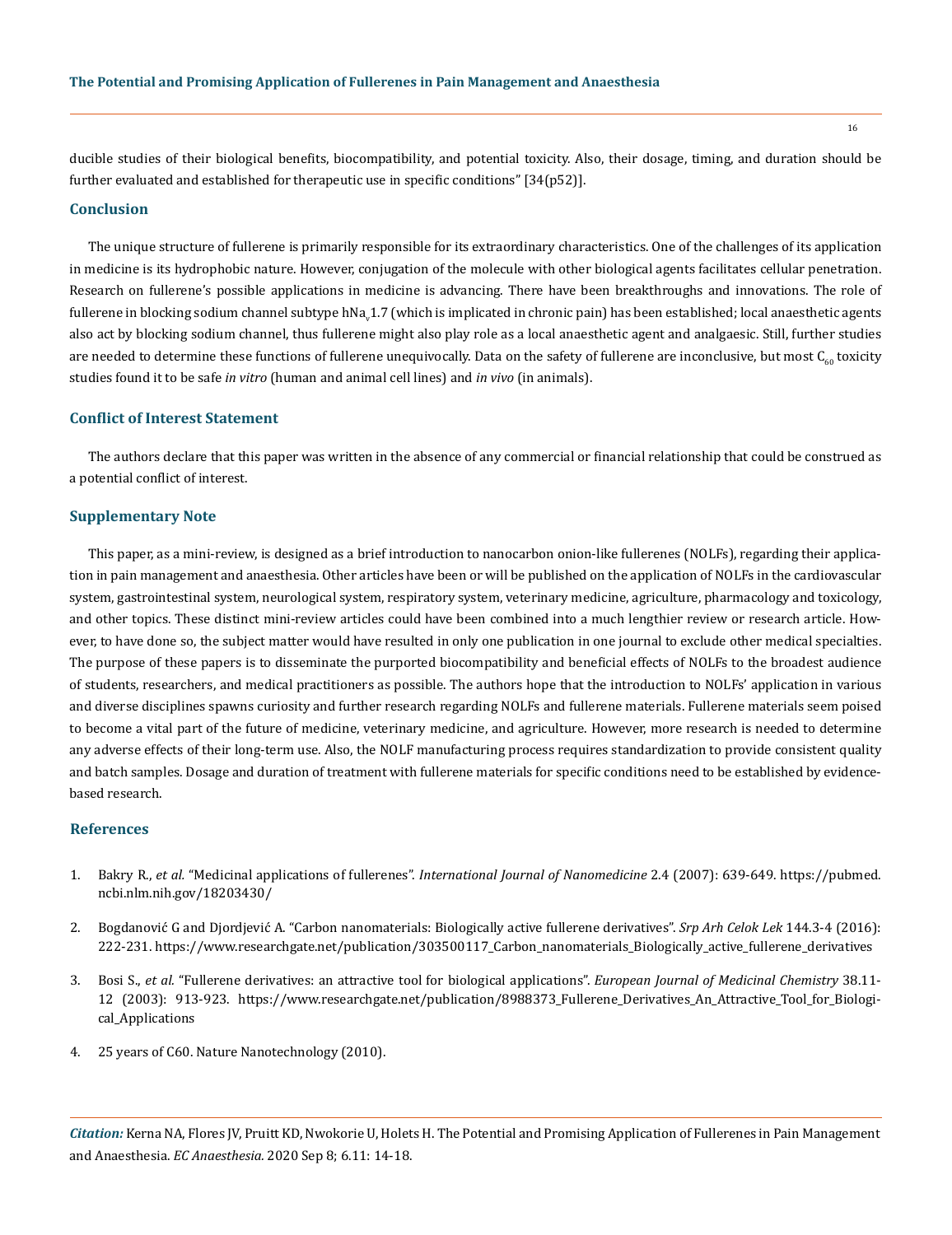- 5. Kroto HW., *et al.* ["C60: Buckminsterfullerene".](https://www.nature.com/articles/318162a0) *Nature* 318 (1985): 162-163. https://www.nature.com/articles/318162a0
- 6. [Klein DJ. "Resonance in C60, Buckminsterfullerene".](https://pubs.acs.org/doi/abs/10.1021/ja00266a032) *Journal of the American Chemical Society* 108 (1986): 1301-1302. https://pubs. acs.org/doi/abs/10.1021/ja00266a032
- 7. [Yadav J. "Fullerene: Properties, Synthesis and Application".](http://sciencejournals.stmjournals.in/index.php/RRJoPHY/article/viewFile/68/38) *Research and Reviews: Journal of Physics* (2017). http://sciencejournals. stmjournals.in/index.php/RRJoPHY/article/viewFile/68/38
- 8. [Bartelmess J. "Carbon nano-onions \(multi-layer fullerenes\): 12. chemistry and applications".](https://www.beilstein-journals.org/bjnano/articles/5/207) *Beilstein Journal of Nanotechnology* 5 [\(2014\): 1980-1199.](https://www.beilstein-journals.org/bjnano/articles/5/207) https://www.beilstein-journals.org/bjnano/articles/5/207
- 9. [Khan ZH and Husain M. "Carbon nanotube and its possible applications".](https://www.cheaptubes.com/carbon-nanotubes-properties-and-applications/) *Indian Journal of Engineering and Materials Sciences* (2005). https://www.cheaptubes.com/carbon-nanotubes-properties-and-applications/
- 10. [Salata OV. "Applications of nanoparticles in biology and medicine".](https://jnanobiotechnology.biomedcentral.com/articles/10.1186/1477-3155-2-3) *Journal of Nanobiotechnology* (2004): 2. https://jnanobiotechnology.biomedcentral.com/articles/10.1186/1477-3155-2-3
- 11. [Yadav BC and Kumar R. "Structure, properties and applications of fullerenes".](https://www.researchgate.net/publication/233816061_Structure_properties_and_applications_of_fullerene) *International Journal of Nanotechnology and Applica[tions ISSN](https://www.researchgate.net/publication/233816061_Structure_properties_and_applications_of_fullerene)* (2008). https://www.researchgate.net/publication/233816061\_Structure\_properties\_and\_applications\_of\_fullerene
- 12. [Chistyakov VA. "Possible Mechanisms of Fullerene C60 Antioxidant Action".](https://pubmed.ncbi.nlm.nih.gov/24222918/) *Bio Med Research International* 8 (2013): 821498. https:// pubmed.ncbi.nlm.nih.gov/24222918/
- 13. "Fullerenes: principles and applications". Choice Reviews Online (2007).
- 14. Montellano López A., *et al.* "Materials chemistry of fullerene C60 derivatives". *Journal of Materials Chemistry* (2011). https://pubs.rsc. org/en/content/articlelanding/2011/jm/c0jm02386h#!divAbstract
- 15. [Taylor R and Walton DRM. "The chemistry of fullerenes".](https://www.nature.com/articles/363685a0) *Nature* (1993). https://www.nature.com/articles/363685a0
- 16. Hirsch A. "The Chemistry of the Fullerenes" (2008).
- 17. Hirsch A and Brettreich M. "Fullerenes: Chemistry and Reactions" (2005).
- 18. Fiorito S., *et al.* ["Toxicity and biocompatibility of carbon nanoparticles".](https://www.researchgate.net/publication/7206550_Toxicity_and_Biocompatibility_of_Carbon_Nanoparticles) *Journal of Nanoscience and Nanotechnology* 6.3 (2006): 591- [599.](https://www.researchgate.net/publication/7206550_Toxicity_and_Biocompatibility_of_Carbon_Nanoparticles) https://www.researchgate.net/publication/7206550\_Toxicity\_and\_Biocompatibility\_of\_Carbon\_Nanoparticles
- 19. [Fard JK. "A Review of Molecular Mechanisms Involved in Toxicity 18. of Nanoparticles".](https://www.ncbi.nlm.nih.gov/pmc/articles/PMC4729339/) *Advanced Pharmaceutical Bulletin* 5 (2015): [447-454.](https://www.ncbi.nlm.nih.gov/pmc/articles/PMC4729339/) https://www.ncbi.nlm.nih.gov/pmc/articles/PMC4729339/
- 20. Kharlamova G., *et al.* ["Toxicology of Heterocarbon and Application of Nanoheterocarbon Materials for CBRN Defense".](https://www.researchgate.net/publication/326341438_Toxicology_of_Heterocarbon_and_Application_of_Nanoheterocarbon_Materials_for_CBRN_Defense) *In Nanostruc[tured Materials for the Detection of CBRN](https://www.researchgate.net/publication/326341438_Toxicology_of_Heterocarbon_and_Application_of_Nanoheterocarbon_Materials_for_CBRN_Defense)* (2018): 245-277. https://www.researchgate.net/publication/326341438\_Toxicology\_of\_ Heterocarbon\_and\_Application\_of\_Nanoheterocarbon\_Materials\_for\_CBRN\_Defense
- 21. [King GF and Vetter I. "No gain, no pain: Nav1.7 as an analgesic target".](file:///F:/Not%20Uploaded/ECAN/ECCY-20-MRW-271--in%20ECAN/King%20GF%20and%20Vetter%20I.%20) *ACS Chemical Neuroscience* 5.9 (2014): 749-751. https:// pubmed.ncbi.nlm.nih.gov/25111714/
- 22. Hilder TA., *et al.* ["Functionalized Fullerene Targeting Human Voltage-Gated Sodium Channel, hNav1.7".](https://pubs.acs.org/doi/10.1021/acschemneuro.7b00099) *ACS Chemical Neuroscience* [\(2017\).](https://pubs.acs.org/doi/10.1021/acschemneuro.7b00099) https://pubs.acs.org/doi/10.1021/acschemneuro.7b00099
- 23. [Jaspreet S. "Future Prospective of Nano Onions: A Review. In13. Ternational".](https://journalcmpr.com/issues/future-prospectives-nano-onions-review) *Journal of Current Medical and Pharmaceutical Research* [\(2016\): 222-234.](https://journalcmpr.com/issues/future-prospectives-nano-onions-review) https://journalcmpr.com/issues/future-prospectives-nano-onions-review

*Citation:* Kerna NA, Flores JV, Pruitt KD, Nwokorie U, Holets H. The Potential and Promising Application of Fullerenes in Pain Management and Anaesthesia. *EC Anaesthesia.* 2020 Sep 8; 6.11: 14-18.